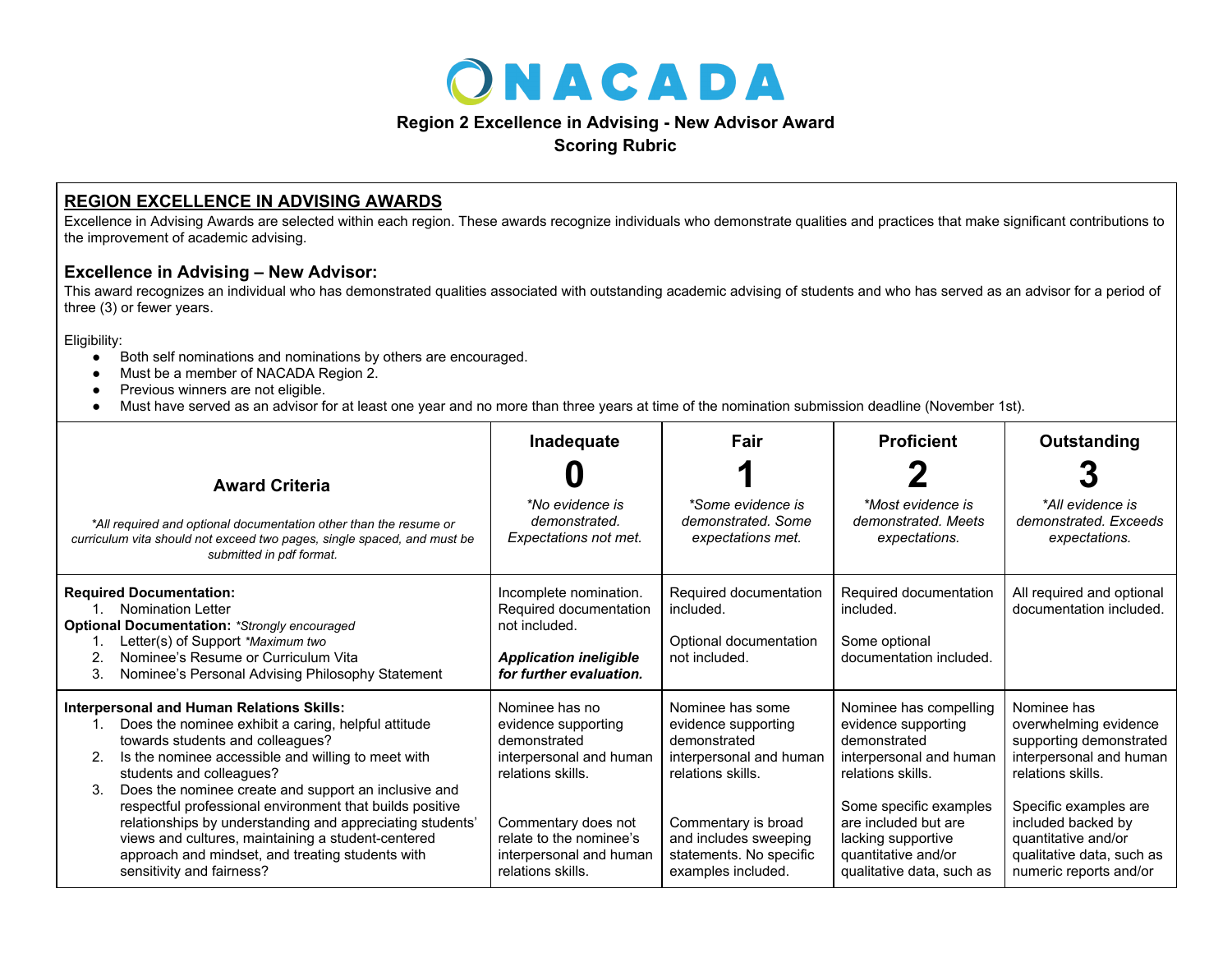| 4.<br>5.<br>6.                                             | Does the nominee have frequent contact with students to<br>create rapport and build/strengthen academic advising<br>relationships in ways that challenge, support, nurture, and<br>teach?<br>Does the nominee exhibit most or all of the following<br>qualities and skills in their advising appointments:<br>verbal/non-verbal communication, listening skills,<br>questioning, manners, negotiation, problem-solving,<br>decision-making, meaning-making, assertiveness, social<br>awareness/empathy, responsibility/accountability, and<br>self-management?<br>Does the nominee build positive relationships by<br>understanding and appreciating students' views and<br>cultures, maintaining a student-centered approach and<br>mindset, and treating students with sensitivity and<br>fairness?                                                                                                                                                                                                                                                                                                         |                                                                                                                                                                                                                                                                                                                                 |                                                                                                                                                                                                                                                                                              | numeric reports and/or<br>quotes from students,<br>colleagues, and/or<br>supervisors.                                                                                                                                                                                                                                                                                                                                                                   | quotes from students,<br>colleagues, and/or<br>supervisors.                                                                                                                                                                                                                                                                                                                                                   |
|------------------------------------------------------------|---------------------------------------------------------------------------------------------------------------------------------------------------------------------------------------------------------------------------------------------------------------------------------------------------------------------------------------------------------------------------------------------------------------------------------------------------------------------------------------------------------------------------------------------------------------------------------------------------------------------------------------------------------------------------------------------------------------------------------------------------------------------------------------------------------------------------------------------------------------------------------------------------------------------------------------------------------------------------------------------------------------------------------------------------------------------------------------------------------------|---------------------------------------------------------------------------------------------------------------------------------------------------------------------------------------------------------------------------------------------------------------------------------------------------------------------------------|----------------------------------------------------------------------------------------------------------------------------------------------------------------------------------------------------------------------------------------------------------------------------------------------|---------------------------------------------------------------------------------------------------------------------------------------------------------------------------------------------------------------------------------------------------------------------------------------------------------------------------------------------------------------------------------------------------------------------------------------------------------|---------------------------------------------------------------------------------------------------------------------------------------------------------------------------------------------------------------------------------------------------------------------------------------------------------------------------------------------------------------------------------------------------------------|
| Values:<br>$1_{\cdot}$<br>2.<br>3.<br>4.<br>5.<br>6.<br>7. | Professional Practices/NACADA Core Competencies and<br>Does the nominee value honesty, transparency, and<br>accountability to the student, institution, and the advising<br>profession and are they dedicated to excellence in all<br>dimensions of student success?<br>Is the nominee knowledgeable of theory relevant to<br>academic advising; academic advising approaches and<br>strategies; and expected outcomes of academic advising?<br>Does the nominee promote advising on campus and<br>proactively create advising interactions?<br>Is the nominee knowledgeable of and capable of helping<br>students to understand the purpose of the curriculum and<br>institutional policies/procedures?<br>Does the nominee use and distribute appropriate<br>information, including utilizing campus networks and<br>making appropriate referrals?<br>Does the nominee go beyond routine schedule planning<br>with students, including monitoring student progress<br>toward academic and career goals?<br>Is the nominee knowledgeable of information technology<br>applicable to relevant advising roles? | Nominee has no<br>evidence supporting<br>demonstrated best<br>professional practices<br>nor is there evidence the<br>nominee supports<br>NACADA's Core<br>Competencies and<br>Values.<br>Commentary does not<br>relate to the nominee's<br>professional practices or<br>support of NACADA's<br>Core Competencies and<br>Values. | Nominee has some<br>evidence supporting<br>demonstrated best<br>professional practices,<br>as well as some<br>evidence the nominee<br>supports NACADA's<br>Core Competencies and<br>Values.<br>Commentary is broad<br>and includes sweeping<br>statements. No specific<br>examples included. | Nominee has strong or<br>compelling evidence<br>supporting demonstrated<br>best professional<br>practices, as well as<br>strong or compelling<br>evidence the nominee<br>support's NACADA's<br>Core Competencies and<br>Values.<br>Some specific examples<br>are included but are<br>lacking supportive<br>quantitative and/or<br>qualitative data, such as<br>numeric reports and/or<br>quotes from students,<br>direct reports, and/or<br>colleagues. | Nominee has<br>overwhelming evidence<br>supporting demonstrated<br>best professional<br>practices, as well as<br>overwhelming evidence<br>the nominee supports<br>NACADA's Core<br>Competencies and<br>Values.<br>Specific examples are<br>included backed by<br>quantitative and/or<br>qualitative data, such as<br>numeric reports and/or<br>quotes from students,<br>direct reports, and/or<br>colleagues. |
| 2.<br>3.                                                   | <b>Documented Professional Success:</b><br>1. Does the nominee demonstrate planning/forethought,<br>organization, presentation skills, creativity, initiative, trust,<br>credibility in their advising appointments?<br>Is there evaluative data that shows positive results for the<br>nominee's advising unit?<br>Is there data to show student success following<br>advisor/student interaction?                                                                                                                                                                                                                                                                                                                                                                                                                                                                                                                                                                                                                                                                                                           | Nominee has no<br>evidence supporting<br>documented<br>professional success.<br>Commentary does not<br>relate to the nominee's<br>professional success.                                                                                                                                                                         | Nominee has some<br>evidence supporting<br>documented<br>professional success.<br>Commentary is broad<br>and includes sweeping<br>statements. No specific<br>examples included.                                                                                                              | Nominee has strong or<br>compelling evidence<br>supporting documented<br>professional success.<br>Some specific examples<br>are included but are<br>lacking supportive<br>quantitative and/or<br>qualitative data, such as                                                                                                                                                                                                                              | Nominee has<br>overwhelming evidence<br>supporting documented<br>professional success.<br>Specific examples are<br>included backed by<br>quantitative and/or<br>qualitative data, such as<br>numeric reports and/or                                                                                                                                                                                           |